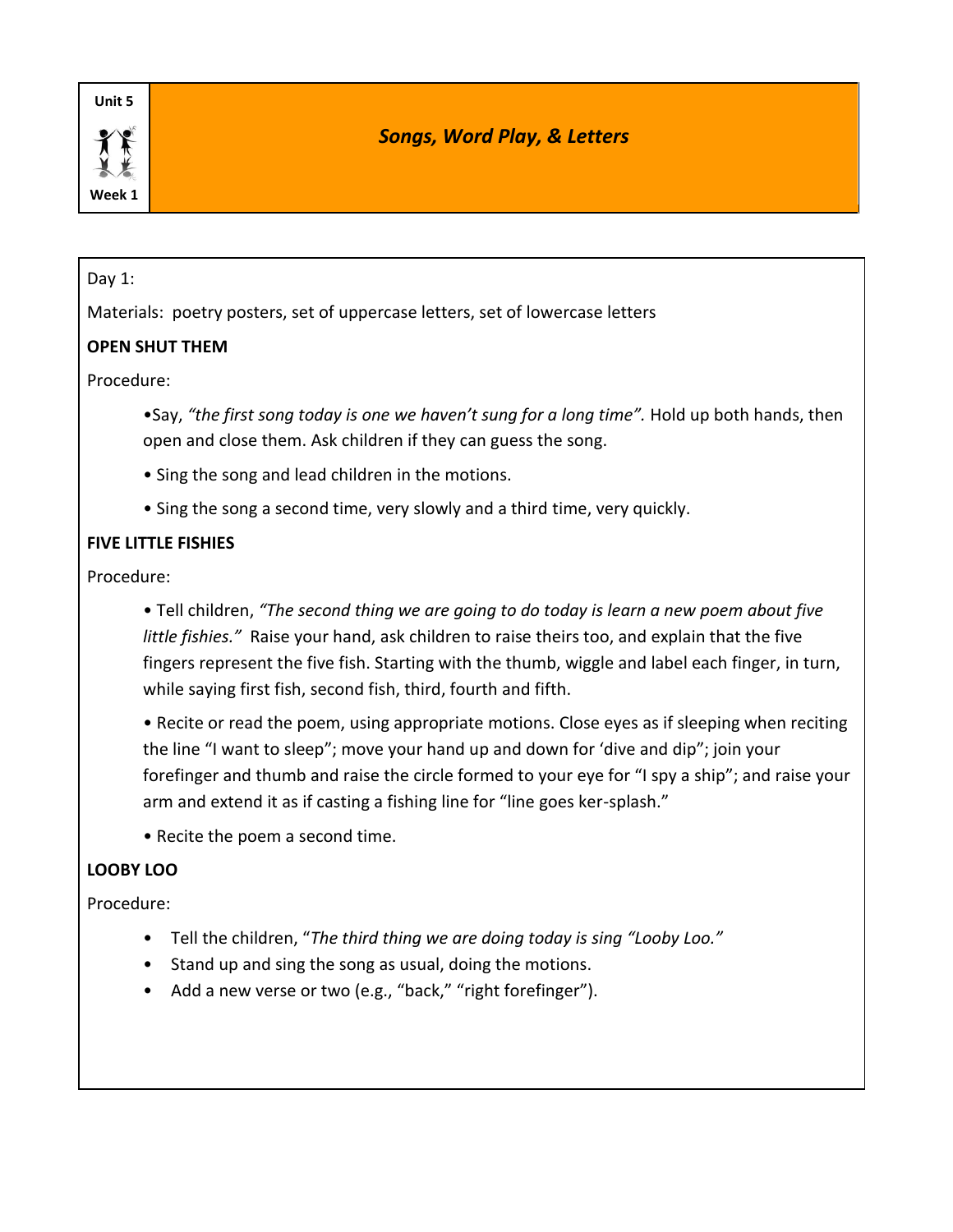## **Little Letter/Big Letter Chant**

Procedure**:**

Say*," The fourth thing we are going to do today is play a letter game."* Give each child an uppercase letter that has a lowercase letter that resembles it (e.g., p, s, v).

After distributing the letter say to the children, *"you have the uppercase letters and I have the lowercase match for each of your letters. I'll show you how this game works*." Using an uppercase and lowercase pair that your have retained, show children how the game works, using another adult as your partner.

- Say this chant: I have the little (name a letter as you hold it up to show). Take a look to see. Someone has its partner; who might that someone be? (the adult helper holds up the uppercase match for the letter and says, - I have the big (name letter).
- Proceed by using the lowercase matches for all the letters distributed to children.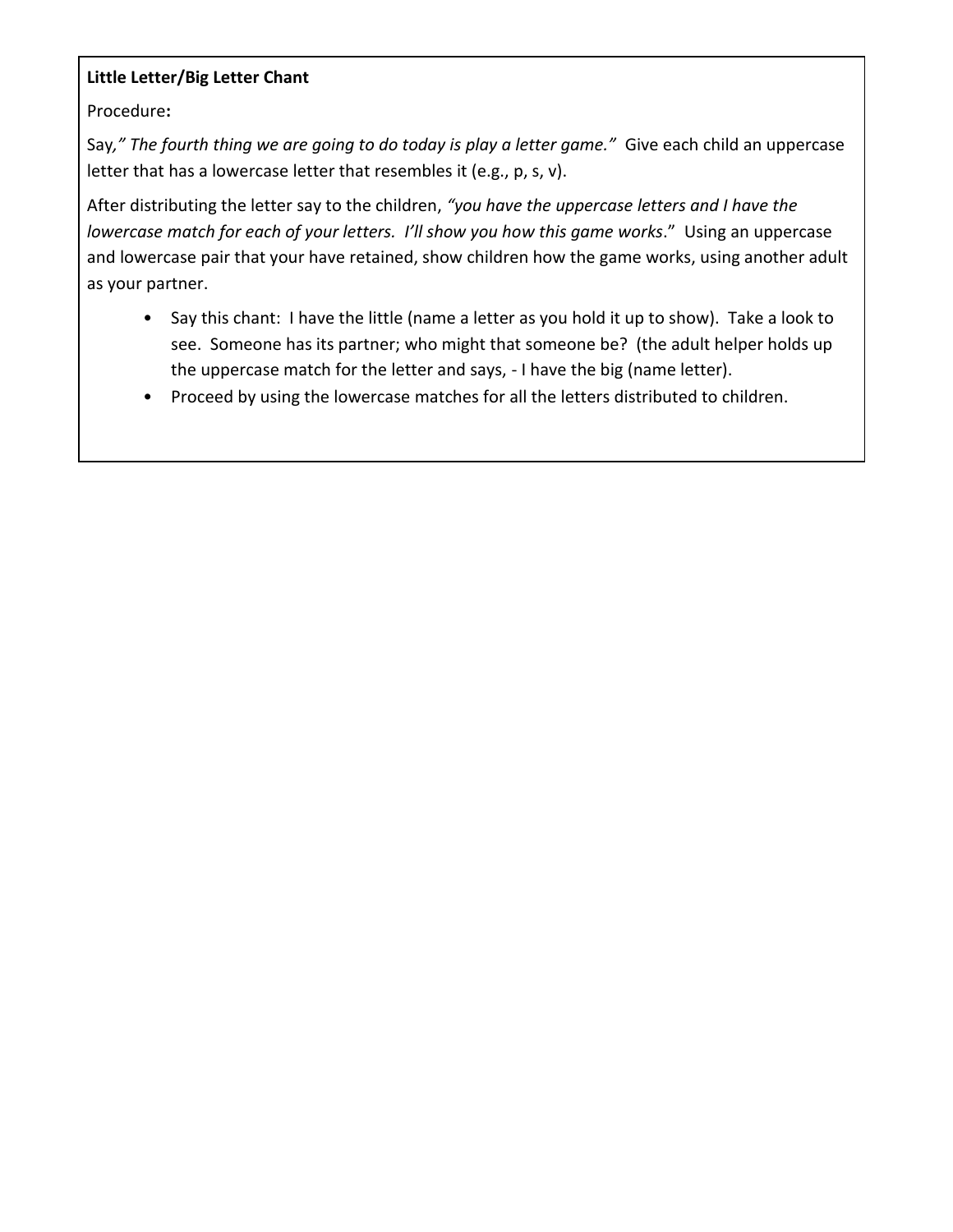## *Day 2:*

*Materials: Poetry Posters, picture cards; nest, scarf, thorn*

# *CLAP YOUR HANDS*

Procedure:

- Say, "The first song we are going to do is "Clap your Hands" We are going to do some verses *that we need to stand up for, so let's all stand up."*
- Sing three verses (e.g. "clap hands," "bend knees," "stamp feet").
- Sing additional verses with new motions and body parts (e.g., "blink eyes, "touch fingers").

# **WINDSHIELD WIPER**

Procedure:

 • Say, "*Now I am going to teach you a new poem about a windshield wiper. A windshield wiper moves back and forth on the front window of a car or bus or a truck.*"

 • Bend arms at elbows and extend upper arm and hands. Hold fingers and thumbs close against one another. Move both arms back and forth to simulate windshield wipers. Have children do the same, moving them in the windshield-wiper motion.

 • Recite or read the poem fairly slowly and perform the motions; children can follow along, if they wish. Then repeat it.

 • Tell children the word windshield is made up of two smaller words: wind and shield. Ask children why they think this part of a car has this name.

 • Tell children that you feel wind on your face when you move quickly outside, such as when swinging on a swing, or riding a tricycle fast, and that the glass in the front of a car protects, or shields us, from the wind.

# **HEAD, SHOULDERS, KNEES AND TOES**

Procedure:

• Have children stand up and sing.

# **I'M THINKING OF A CLUE GAME.**

Procedure:

- Tell children, "The last thing we are going to do today is play the picture clue game." Choose picture cards for review from units one through four.
- Here are suggestions for cards and clues:
- For nest: This is the home birds make to raise their babies., Rabbits make these homes for their babies, too. If children need another clue, use this one: The name of this starts with  $/n/$ .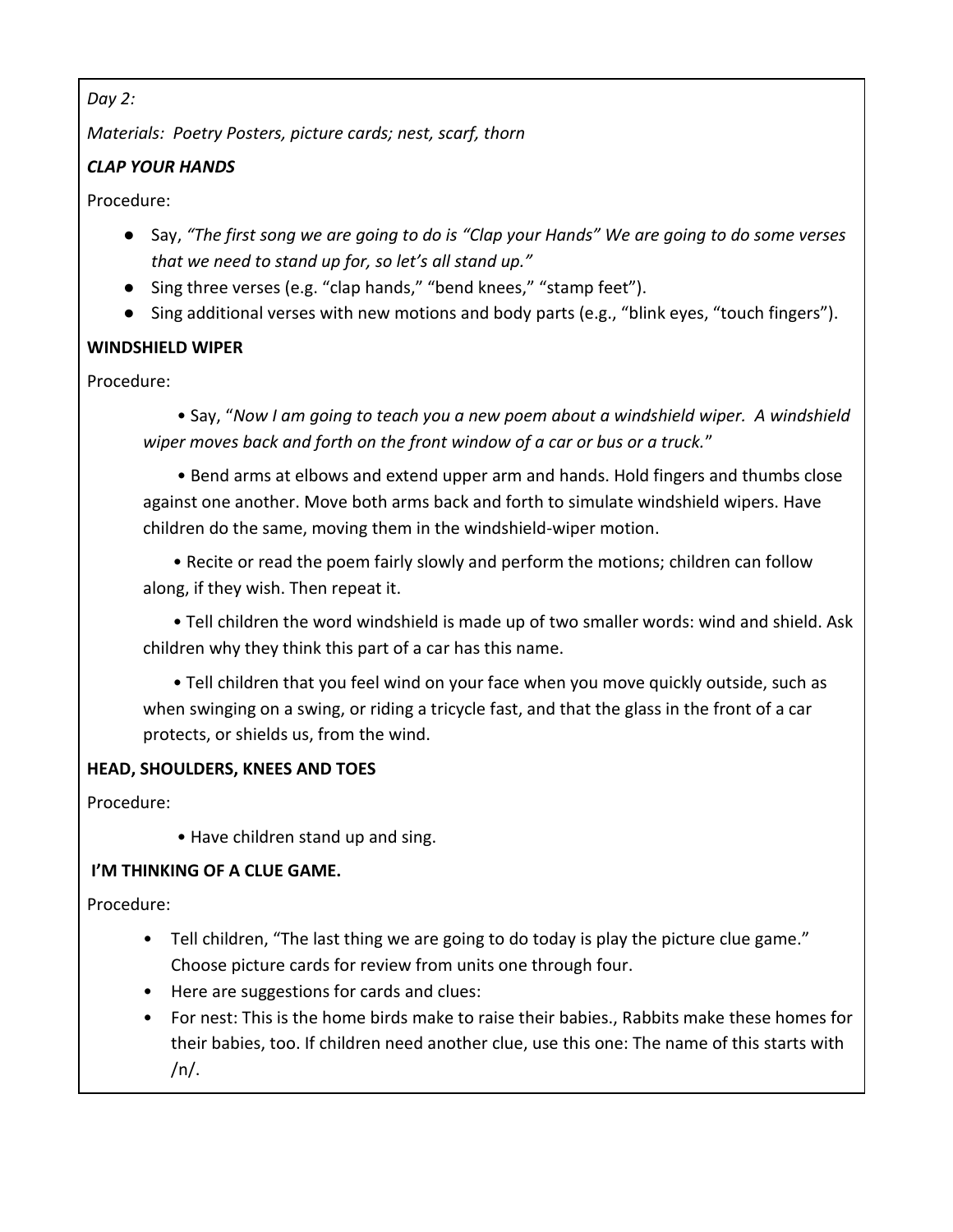- For scarf ): This is a piece of clothing that people wrap around their necks to keep them warm. If children need another clue, use this one: Minerva Louise wore one of these around her neck in A Hat for Minerva Louise. Use last, if needed: The name of this it of clothing starts with /s/.
- For thorn: This is a part of a plant that is sharp. The lion in the story got one stuck in his paw. If children do not guess with these two clues, use this one: The name of this pointed and sharp part of a plant starts with /th/.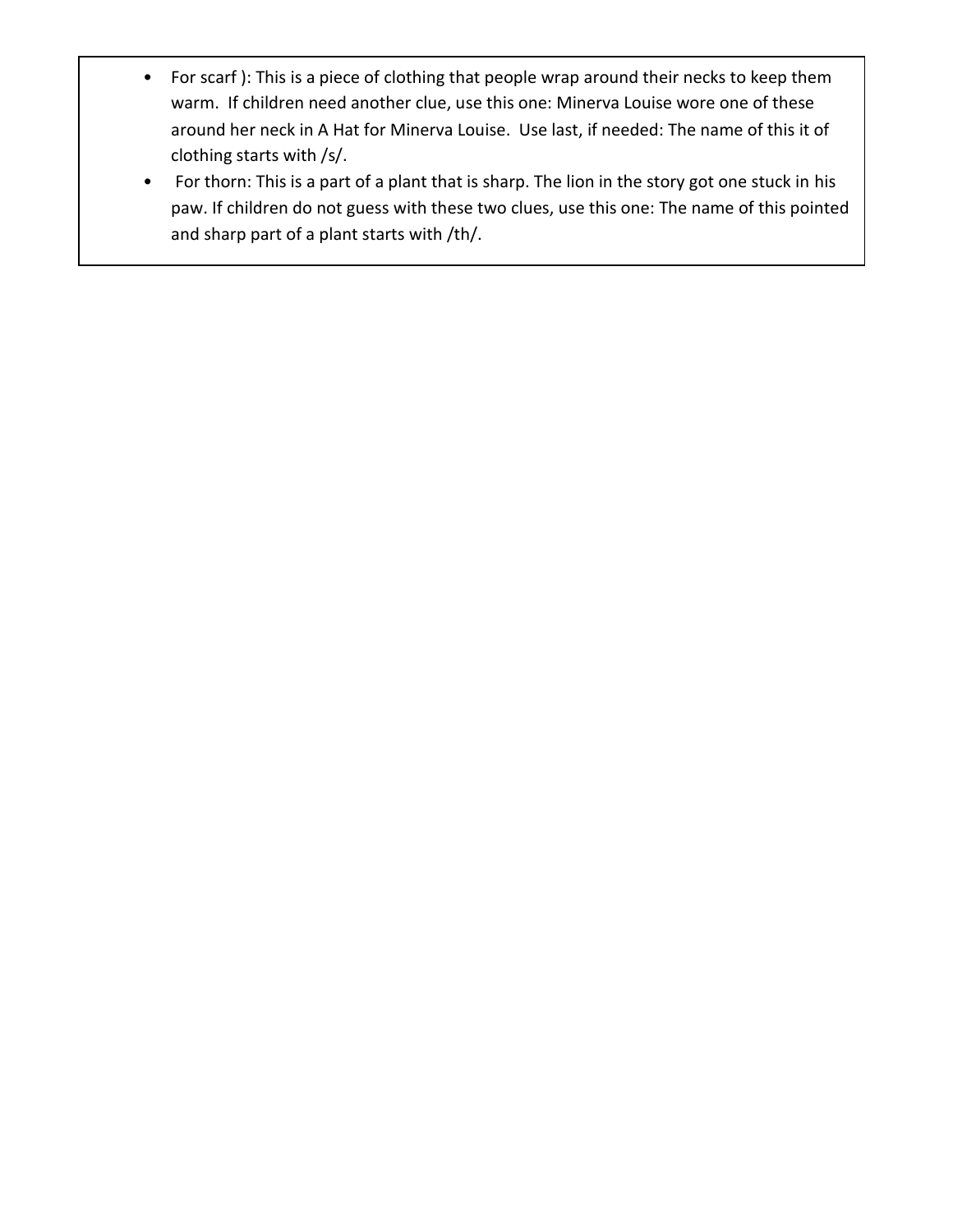### Day 3

Materials: Poetry Poster, Book: *Play with Me*, Bingo letter cards: s, n, a, k, e, r, m, l and snake word card

# **APPLES AND BANANAS**

Procedure:

• Tell the children they will sing that silly song where the sound in the words are changed to make silly words like oot and oooples; then give the title.

# **MY BIG BALLOON**

Procedure:

- Read the title underlining the words with a finger.
- Position forefingers and thumb mouth to begin, ask children to do the same.
- "Blow" after the second line, and after the fourth line.

**BINGO (**and We Can Change it and Rearrange it and *Play with Me*)

Procedure:

• Turn to the page with the snake. Tell children they will sing "BINGO," but this time about the little girl and the snake in *Play with Me*.

• Hold up the snake word card. Underline the word while sounding out letters and reading it.

• Ask children for the first letter in snake while pointing to it. Put up on the snake letters board.

• Sing the BINGO tune to: *There was a girl, she had a friend and snake was his name-o, S-N-A-K-E, S-N-A-K-E, S-N-A-K-E, and snake was his name-0.* Turn one letter over with each verse.

• When finished, turn the letters to face out, tell the children that 2 letters will be removed, s and n, and replace them with another letter. Put r up and help the children read the new word (rake) by sounding out the r and the rest of the word. Then tell children that r will be replaced with m. Sound out m and help read the new word (make). Do the same with l for lake.

• Rearrange the letters to make a new word (kale). Sound it out and run finger under it. Tell children that kale is a leafy green vegetable. Then remove a, and use e, l, and k to spell elk. Read it and explain that an elk is an animal that looks like a big deer. Show a picture of an elk if possible.

# **COME ON AND JOIN IN THE GAME**

Procedure:

• Tell children to stand up to sing "Clap Hands "and then sing a new verse "skip rope".

• Have children stand up and show them how to hold their hands and move their arms to simulate turning a rope, and to jump in place as if jumping over it.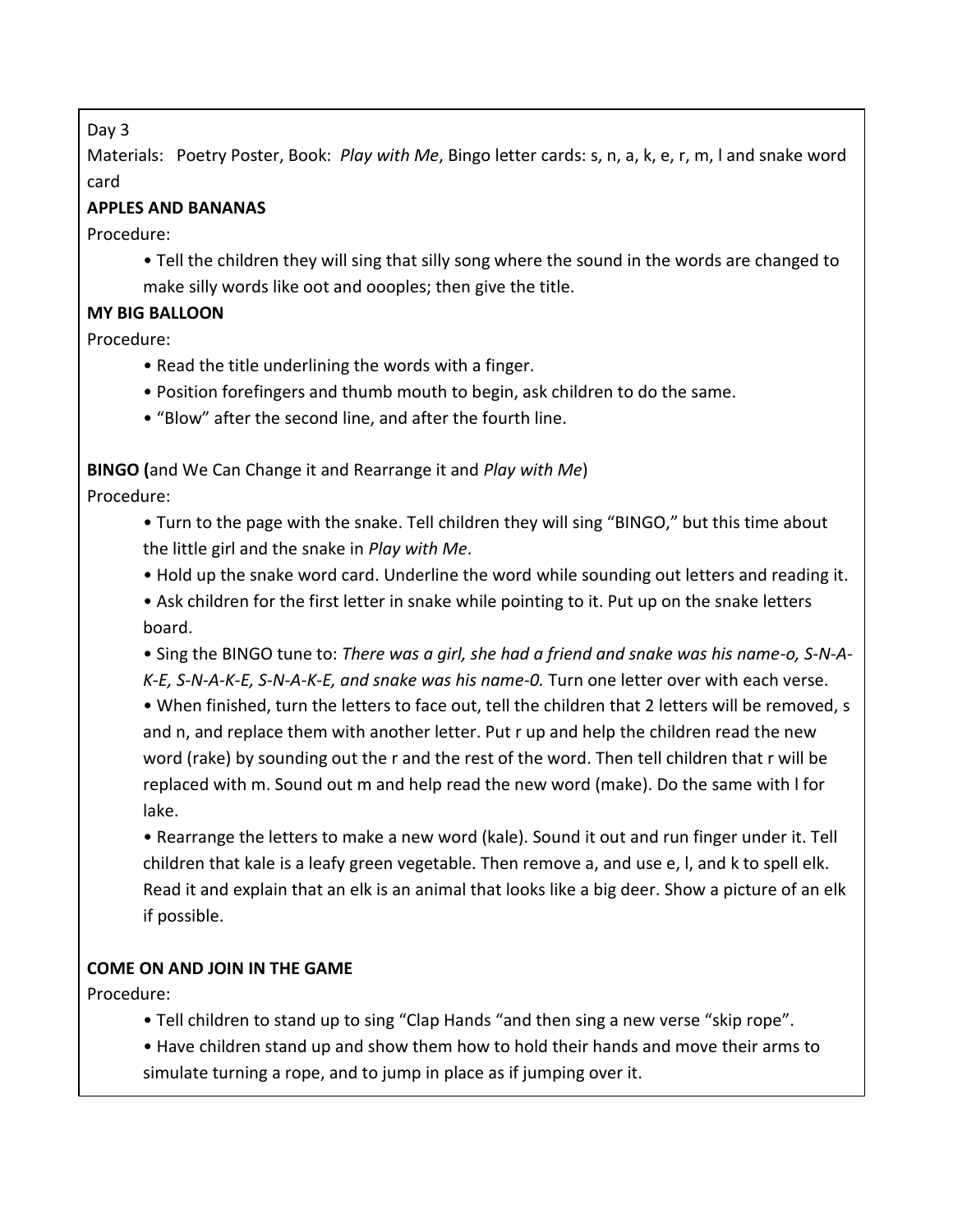• Lead children in singing the song and doing the motions. After the "sit down" verse stay seated for another verse using "blink eyes".

#### Day 4

Materials: poetry posters, Book: *Play with Me*, cards with wind, shield, and windshield written on them

#### **WINDSHIELD WIPER**

Procedure:

• Ask children if they remember the title. Point to W and sound it out. Read the word, underlining it with finger.

• Bend arms at elbows and extend upper arm and hands. Hold fingers and thumbs close against one another. Move both arms back and forth to simulate windshield wipers. Have children do the same, moving them in the windshield-wiper motion.

• Recite the poem slowly and perform the motions.

• Remind children about the two parts of this word, wind and shield and the meaning of windshield.

• Tell children about the small words. Show the cards and the written out the small words. Point out the two smaller words in this compound word.

• Remind them of the interesting compound words from the book *The Lion and the Little Red Bird* (e.g. sunflower, suntan, sunshine, sunglasses).

# **IF YOU'RE HAPPY**

Procedure:

• Sing clap hands, snap fingers, press palms and touch elbows.

#### **WHOSE REFLECTION IS IN THE POOL**? (and *Play with Me*)

Procedure:

• Turn to a page with an illustration that shows the little girl's reflection in the pool. Say, *We see a picture here in the water of the little girl sitting by the pool. What do we call a picture we see of ourselves in a mirror or a pool? A reflection. That's right.*

• Point out the features of the little girl and in the reflection.

• Tell children that will play a game about reflections, using descriptions of the children's clothing and hair. They are to listen to what you say and guess which child in the circle you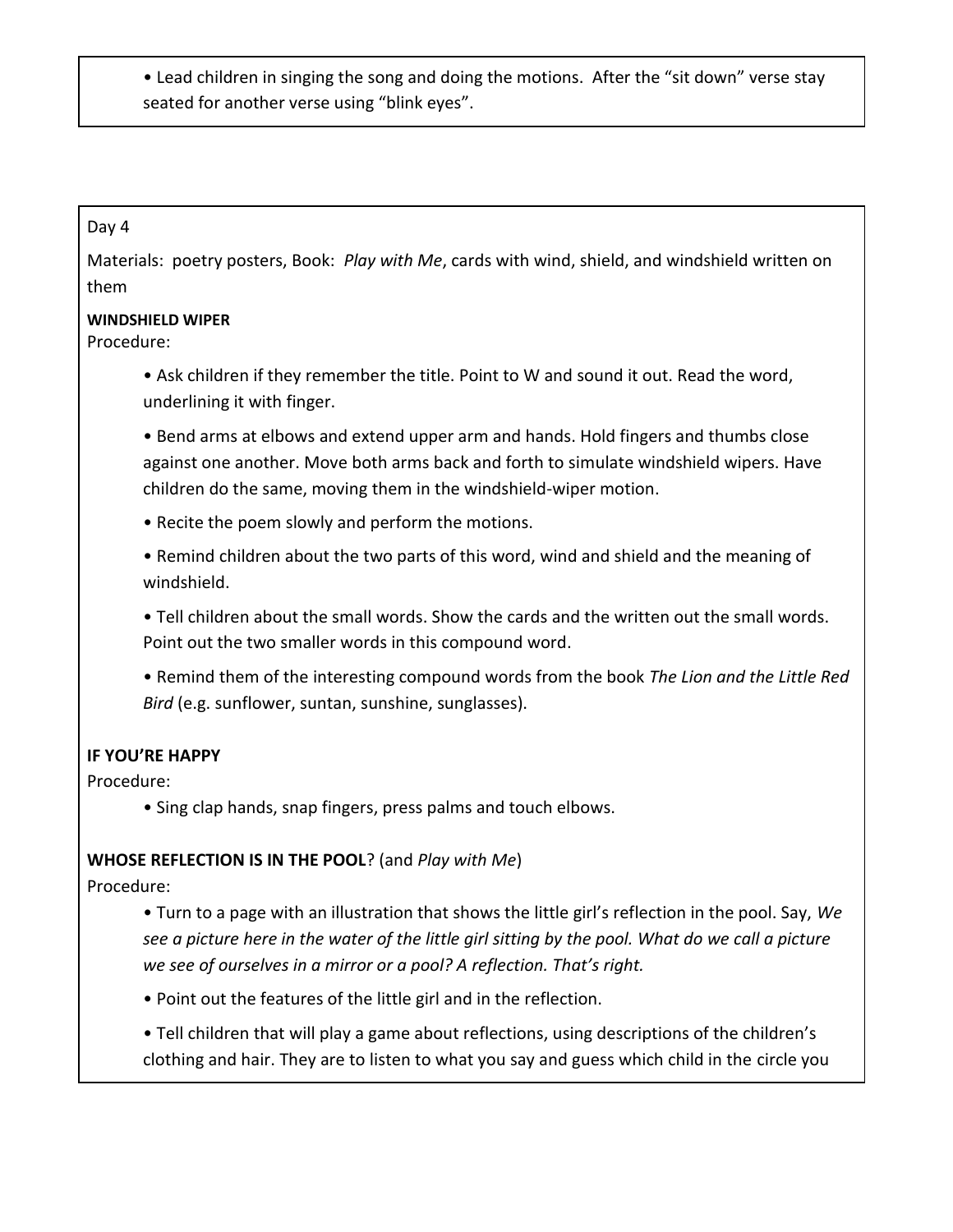are describing.

• Say, *someone's sitting near the pool. Where it's quiet, damp, and cool. Reflection shimmers in the light. Sun at midday is so bright. I see blue pants, brown shoes, too. Long black hair. Is it you?* Substitute clothing or other physical features to fit each child.

#### Day 5

Materials: Poetry Posters

## **I'M A LITTLE TEAPOT**

Procedure:

• Sing the song and model the motions.

• Add a second verse such as: *Now that I am empty, fill me up* (use hand in gesture to remove lid of teapot, and bend head forward as if teapot is being filled with water). *Wait ten minutes*  (look at wrist as if checking time on a watch). *Then pour another cup* (resume teapot position and tip spout end).

## **HANDS**

Procedure:

- •Point to and read the title, sounding out H.
- Recite the poem as usual and model the motions.
- Tell children they will recite the poem again but with one changed part. Tell children

to listen carefully.

• Recite the poem again and change "Then give a clap, to then give two claps".

# **THE LITTLE TURTLE**

Procedure:

- Read the title with the children. Point to and underline *The* and read it quickly as a sight word. Point to and sound out *L* in *Little* and *T* in *Turtle*.
- Recite the poem with the motions.

**CAN YOU THINK OF WORDS THAT RHYME WITH ?** (and "The Little Turtle")

Procedure:

● Tell children that some of the words in "The Little Turtle" rhyme.